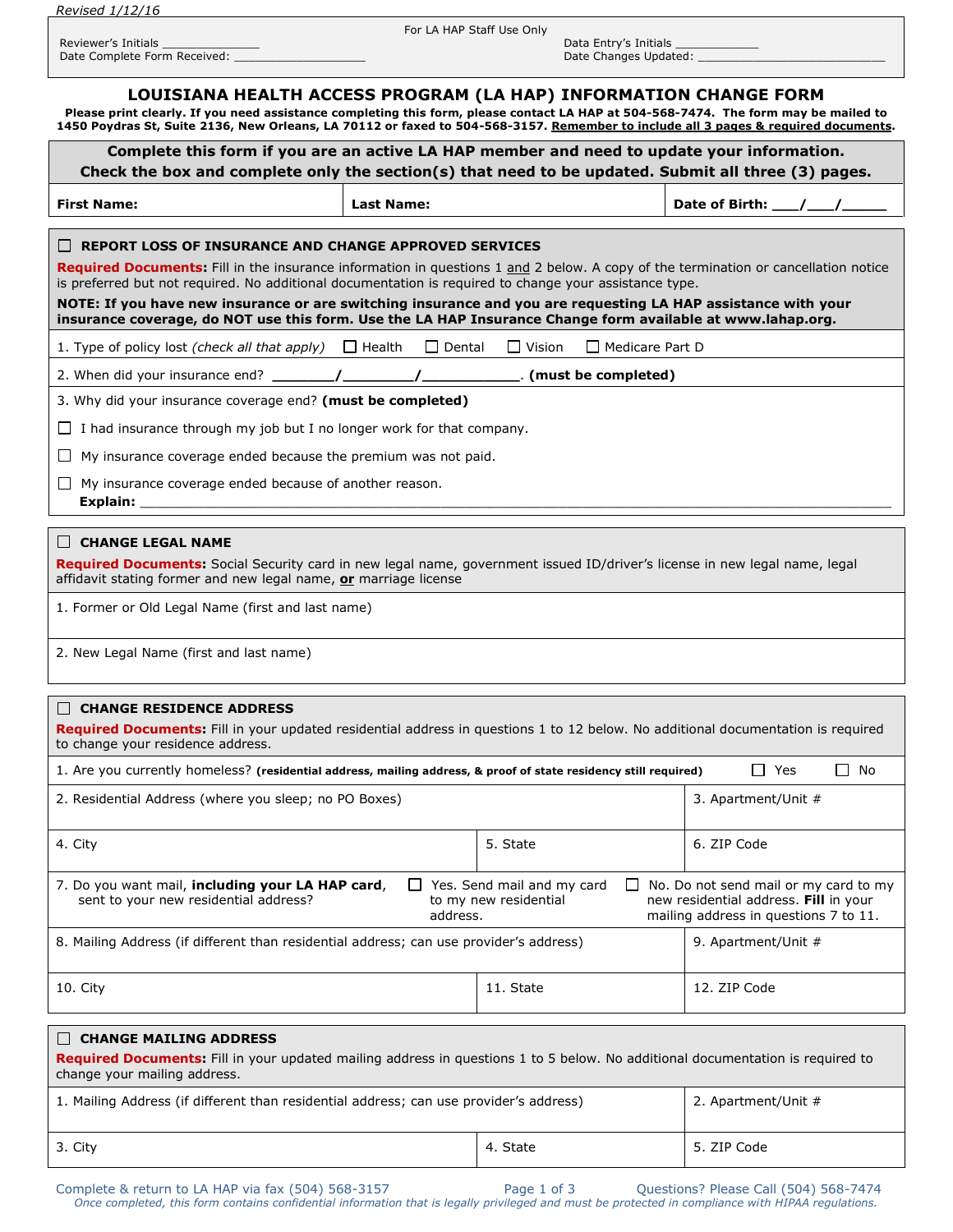*Revised 1/12/16*

| <b>CHANGE DEMOGRAPHIC INFORMATION</b><br><b>Required Documents:</b> Fill in your updated demographic information in questions 1 to 5 below. No additional documentation is<br>required to change your demographic information.<br>I Male<br>$\Box$ Female<br>$\Box$ Transgender<br>$\Box$ Transgender<br>$\Box$ Transgender<br>1. Gender:<br>(Male to Female)<br>(Female to Male)<br>(transition unknown)<br>2. Are you currently pregnant?<br>Male - Not Applicable<br>$\Box$ Yes – Due Date: $\Box$<br>$\Box$ No<br>3. Race: (both race and ethnicity must be provided)<br>$\Box$ Asian<br>$\Box$ Amer. Indian or<br>$\Box$ Black / African<br>Native Hawaiian or<br>White /<br>Other<br>American<br>Pacific Islander<br><b>AK Native</b><br>Caucasian<br>Hispanic<br>$\Box$ Non-Hispanic<br>4. Ethnicity: (both race and ethnicity must be provided)<br>$\perp$<br>5. Relationship Status: ("Partnered" can be checked in addition to "Divorced," "Separated," or "Widowed," if applicable.)<br>Single: never married and not living with girlfriends, boyfriends, partners, or significant others<br>Married: legally married and living with legal spouse<br>$\perp$ |  |  |  |  |  |
|---------------------------------------------------------------------------------------------------------------------------------------------------------------------------------------------------------------------------------------------------------------------------------------------------------------------------------------------------------------------------------------------------------------------------------------------------------------------------------------------------------------------------------------------------------------------------------------------------------------------------------------------------------------------------------------------------------------------------------------------------------------------------------------------------------------------------------------------------------------------------------------------------------------------------------------------------------------------------------------------------------------------------------------------------------------------------------------------------------------------------------------------------------------------------|--|--|--|--|--|
|                                                                                                                                                                                                                                                                                                                                                                                                                                                                                                                                                                                                                                                                                                                                                                                                                                                                                                                                                                                                                                                                                                                                                                           |  |  |  |  |  |
|                                                                                                                                                                                                                                                                                                                                                                                                                                                                                                                                                                                                                                                                                                                                                                                                                                                                                                                                                                                                                                                                                                                                                                           |  |  |  |  |  |
|                                                                                                                                                                                                                                                                                                                                                                                                                                                                                                                                                                                                                                                                                                                                                                                                                                                                                                                                                                                                                                                                                                                                                                           |  |  |  |  |  |
|                                                                                                                                                                                                                                                                                                                                                                                                                                                                                                                                                                                                                                                                                                                                                                                                                                                                                                                                                                                                                                                                                                                                                                           |  |  |  |  |  |
|                                                                                                                                                                                                                                                                                                                                                                                                                                                                                                                                                                                                                                                                                                                                                                                                                                                                                                                                                                                                                                                                                                                                                                           |  |  |  |  |  |
|                                                                                                                                                                                                                                                                                                                                                                                                                                                                                                                                                                                                                                                                                                                                                                                                                                                                                                                                                                                                                                                                                                                                                                           |  |  |  |  |  |
| Divorced: was legally married but is no longer legally married<br>Separated: legally married but living apart from legal spouse Date Separated:<br>Partnered: not legally married and living with girlfriends, boyfriends, partners, or significant others<br>Widowed: was legally married but spouse became deceased and surviving spouse has not legally remarried                                                                                                                                                                                                                                                                                                                                                                                                                                                                                                                                                                                                                                                                                                                                                                                                      |  |  |  |  |  |
| <b>CHANGE HOUSEHOLD INFORMATION</b><br>Required Documents: Fill in your updated household information in questions 1 to 2 below. No additional documentation is<br>required to change your household information.<br>*Household is considered all persons related by blood, state defined legal marriage, and/or legal adoption living in the same dwelling.<br>Household size does not include "common law" spouses, girlfriends, boyfriends, partners, or significant others. A legally married couple that is<br>separated and are not living together will be considered separate households.<br>1. Including you, what is the number of persons in your household*? _________ Cannot be 0. If one (1), do not answer question 2.                                                                                                                                                                                                                                                                                                                                                                                                                                     |  |  |  |  |  |
| 2. If the number of persons in your household is greater than 1, list each household member's age and relationship to you below.                                                                                                                                                                                                                                                                                                                                                                                                                                                                                                                                                                                                                                                                                                                                                                                                                                                                                                                                                                                                                                          |  |  |  |  |  |
| Relationship<br>Age or Date of Birth                                                                                                                                                                                                                                                                                                                                                                                                                                                                                                                                                                                                                                                                                                                                                                                                                                                                                                                                                                                                                                                                                                                                      |  |  |  |  |  |
| а.                                                                                                                                                                                                                                                                                                                                                                                                                                                                                                                                                                                                                                                                                                                                                                                                                                                                                                                                                                                                                                                                                                                                                                        |  |  |  |  |  |
| b.                                                                                                                                                                                                                                                                                                                                                                                                                                                                                                                                                                                                                                                                                                                                                                                                                                                                                                                                                                                                                                                                                                                                                                        |  |  |  |  |  |
| c.                                                                                                                                                                                                                                                                                                                                                                                                                                                                                                                                                                                                                                                                                                                                                                                                                                                                                                                                                                                                                                                                                                                                                                        |  |  |  |  |  |
| d.                                                                                                                                                                                                                                                                                                                                                                                                                                                                                                                                                                                                                                                                                                                                                                                                                                                                                                                                                                                                                                                                                                                                                                        |  |  |  |  |  |
| е.                                                                                                                                                                                                                                                                                                                                                                                                                                                                                                                                                                                                                                                                                                                                                                                                                                                                                                                                                                                                                                                                                                                                                                        |  |  |  |  |  |
| f.                                                                                                                                                                                                                                                                                                                                                                                                                                                                                                                                                                                                                                                                                                                                                                                                                                                                                                                                                                                                                                                                                                                                                                        |  |  |  |  |  |
| <b>CHANGE APPLICANT EMPLOYMENT INFORMATION</b><br>$\mathsf{L}$<br><b>Required Documents:</b> Fill in your updated employment information in questions 1 to 3 below. No additional documentation is<br>required to change your employment information.                                                                                                                                                                                                                                                                                                                                                                                                                                                                                                                                                                                                                                                                                                                                                                                                                                                                                                                     |  |  |  |  |  |
| 1. What is your current employment status? Check only one                                                                                                                                                                                                                                                                                                                                                                                                                                                                                                                                                                                                                                                                                                                                                                                                                                                                                                                                                                                                                                                                                                                 |  |  |  |  |  |
| Employed - Full time<br>Employed - Seasonal/Temporary<br>Employed - Part time<br>$\Box$<br>$\Box$                                                                                                                                                                                                                                                                                                                                                                                                                                                                                                                                                                                                                                                                                                                                                                                                                                                                                                                                                                                                                                                                         |  |  |  |  |  |
| Student - Unemployed: Skip questions 2-3<br>Retired: Skip questions 2-3<br>Student - Employed<br>$\mathsf{L}$                                                                                                                                                                                                                                                                                                                                                                                                                                                                                                                                                                                                                                                                                                                                                                                                                                                                                                                                                                                                                                                             |  |  |  |  |  |
| Unemployed: Skip questions 2-3<br>Medically Unable to Work: Skip questions 2-3<br>$\perp$                                                                                                                                                                                                                                                                                                                                                                                                                                                                                                                                                                                                                                                                                                                                                                                                                                                                                                                                                                                                                                                                                 |  |  |  |  |  |
| 2. What is your employer's name? If you have more than one employer, list all employers' names. (Example: Bill's Lawn Service)                                                                                                                                                                                                                                                                                                                                                                                                                                                                                                                                                                                                                                                                                                                                                                                                                                                                                                                                                                                                                                            |  |  |  |  |  |
| 3. How often are you paid?<br>Once a<br>Every 2<br>Once a<br>$\Box$ Other, specify:<br>$\mathsf{L}$<br>weeks<br>month<br>week                                                                                                                                                                                                                                                                                                                                                                                                                                                                                                                                                                                                                                                                                                                                                                                                                                                                                                                                                                                                                                             |  |  |  |  |  |

Complete & return to LA HAP via fax (504) 568-3157 Page 2 of 3 Questions? Please Call (504) 568-7474 *Once completed, this form contains confidential information that is legally privileged and must be protected in compliance with HIPAA regulations.*